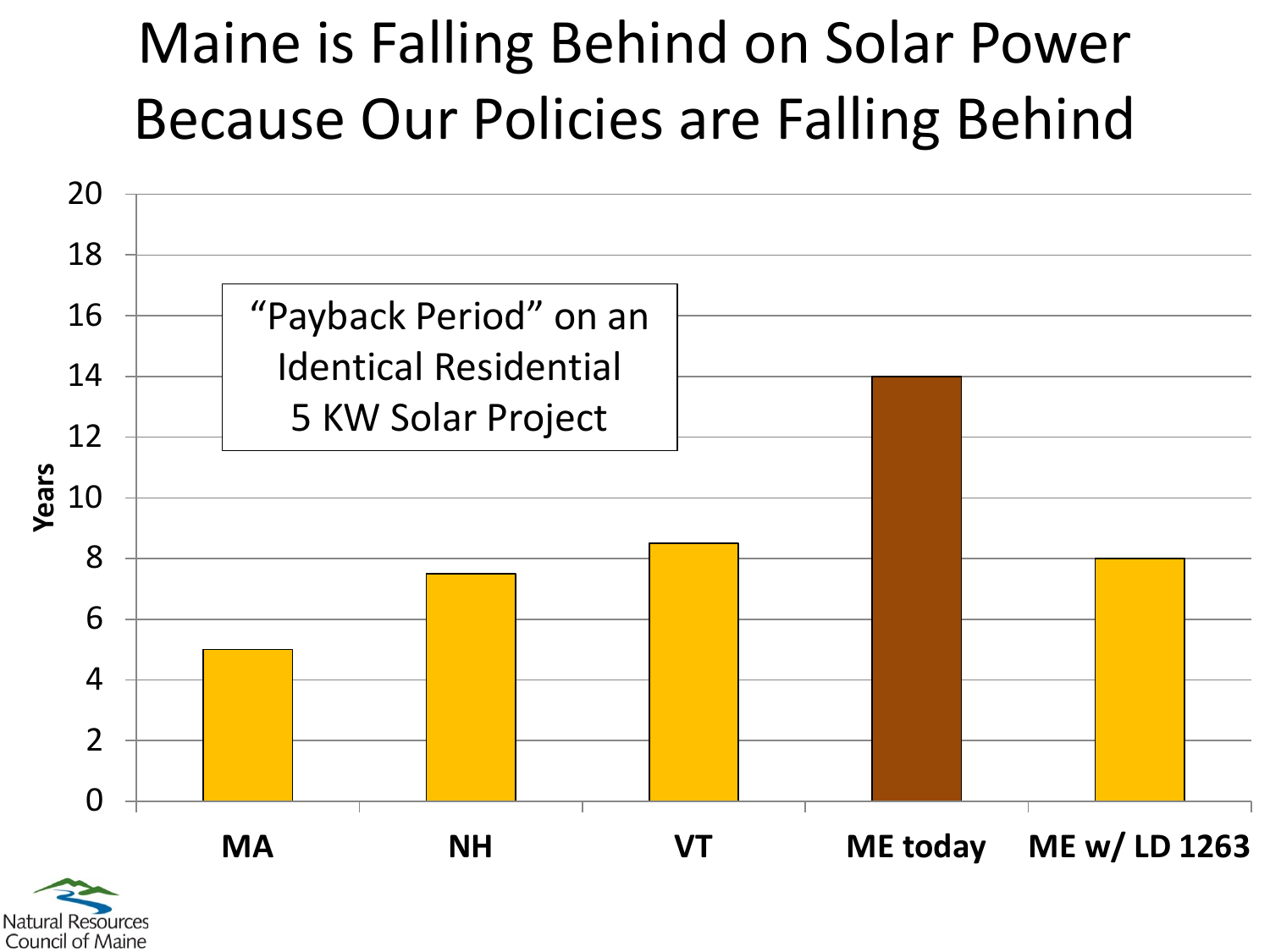## Maine is Failing to Help Businesses Use Solar to Improve their Energy Costs & Security



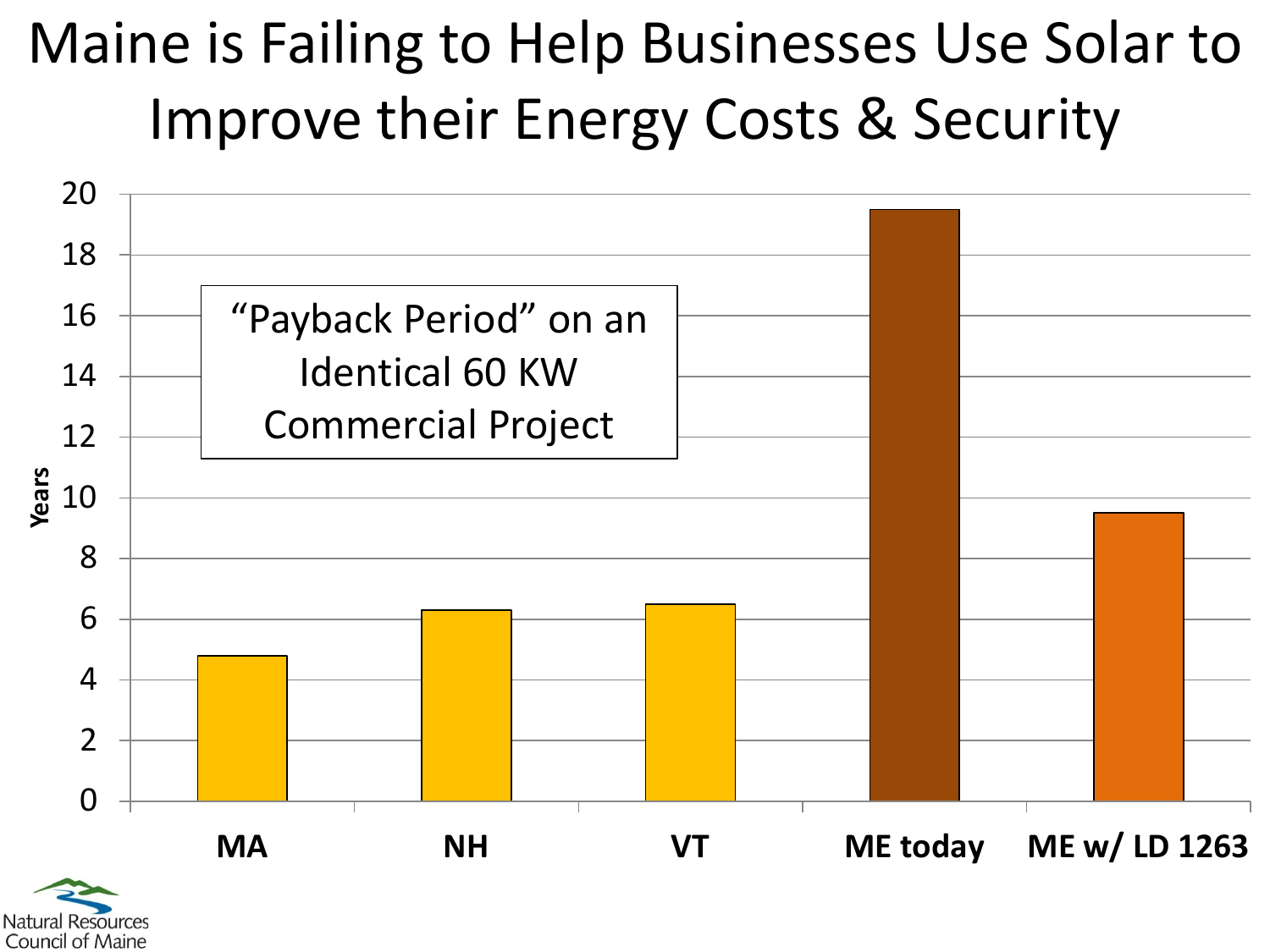## Solar Provides Lower Rates and Significant Benefits to All Maine Residents

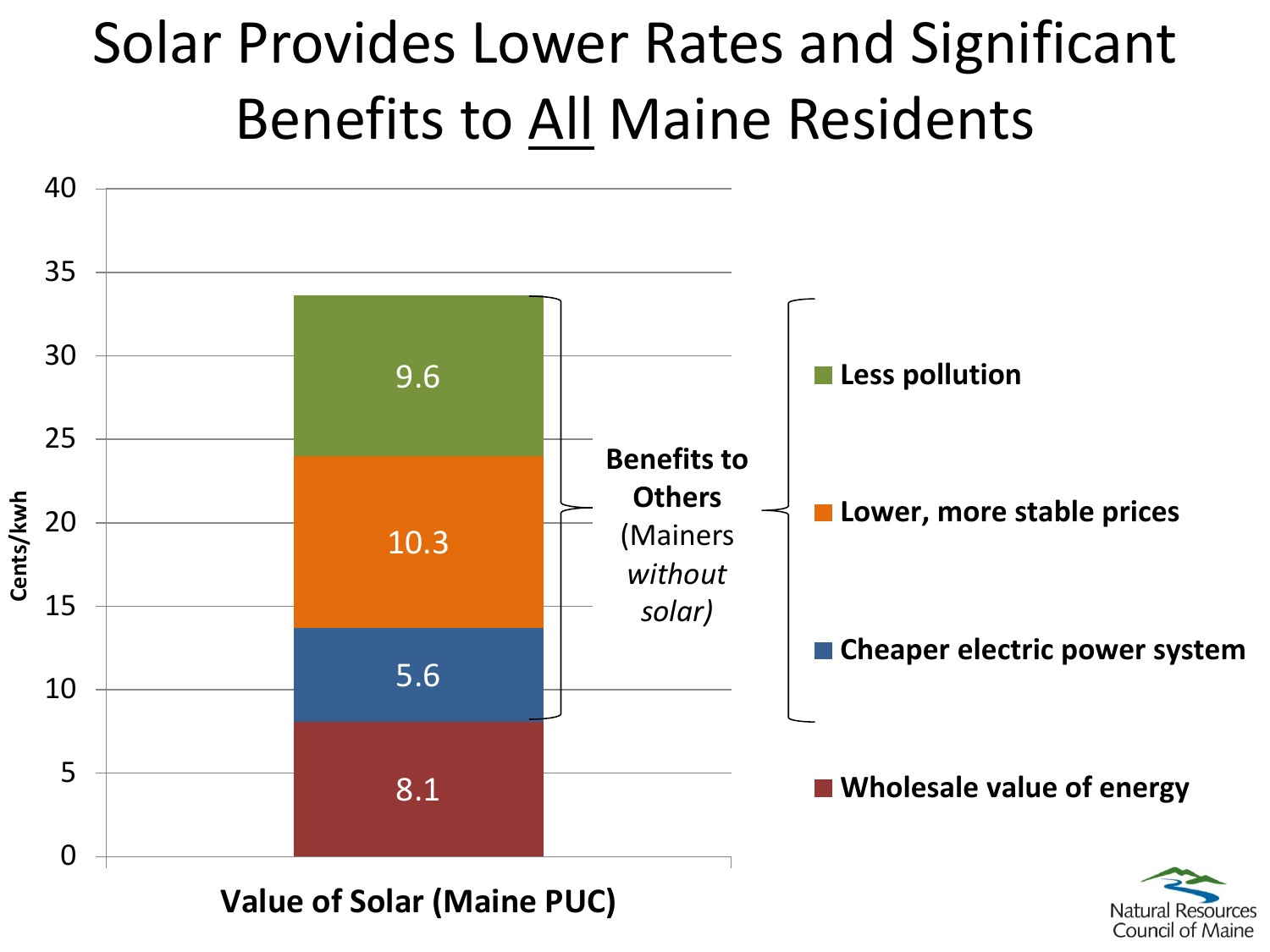## Maine is Falling Behind on Solar Power Because Our Policies Undervalue Solar

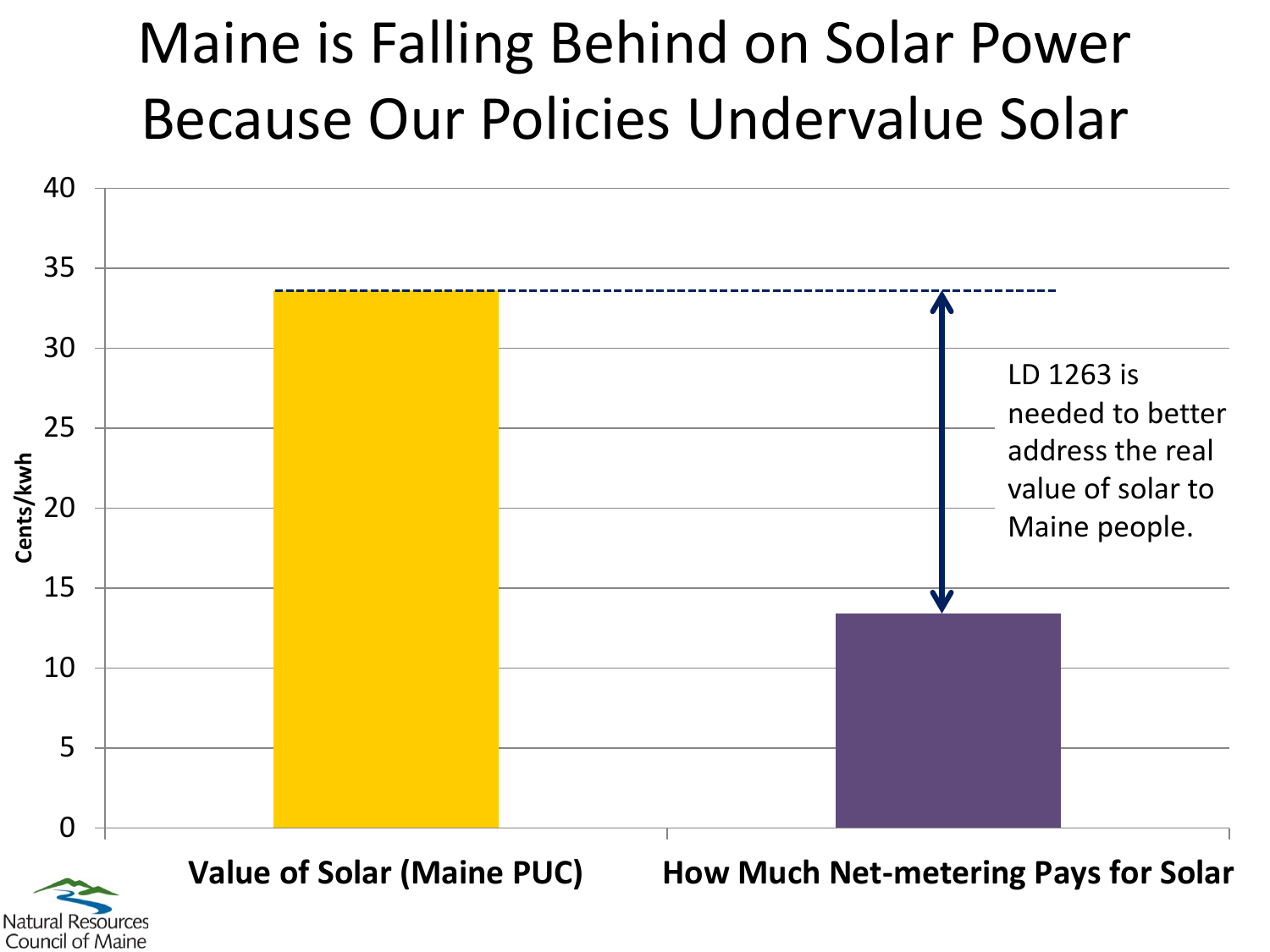#### **Installed Solar PV in Northeast, per capita**



Council of Maine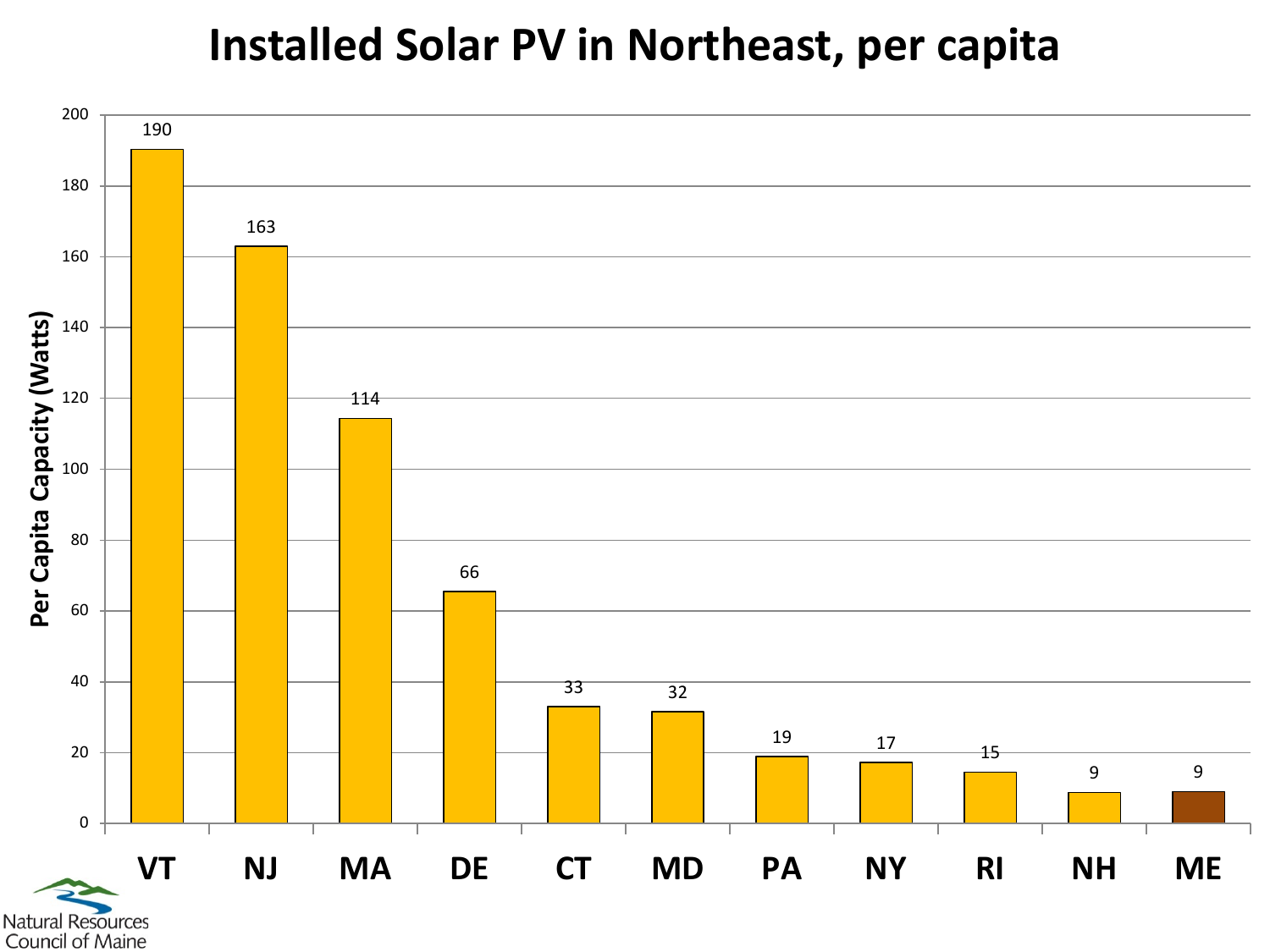# Americans Want "More Emphasis" on Solar by Wide Margins & Across Parties